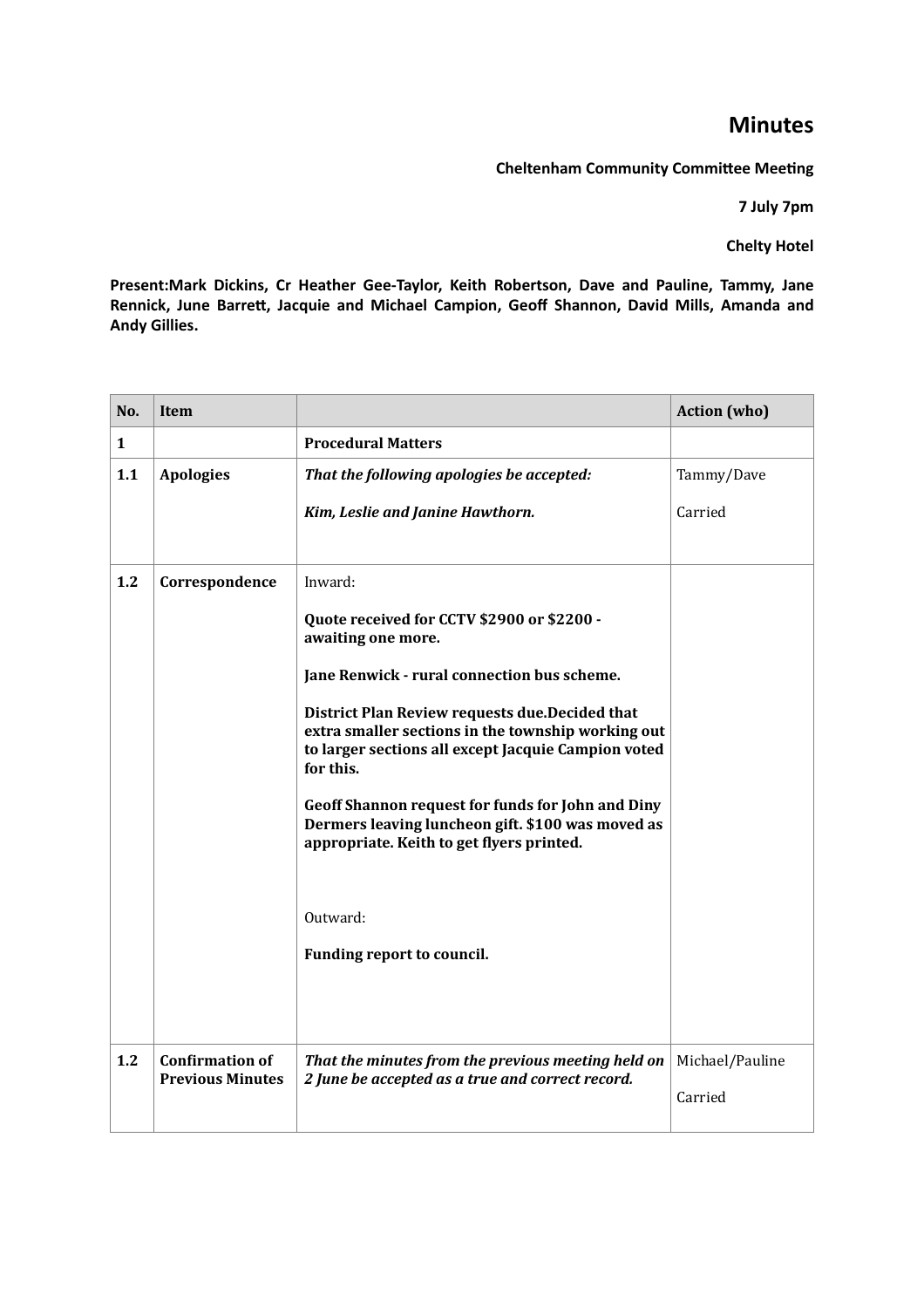| No.          | <b>Item</b>                                 |                                                                                                                 | <b>Action</b> (who) |
|--------------|---------------------------------------------|-----------------------------------------------------------------------------------------------------------------|---------------------|
| 1.3          | <b>Matters Arising</b>                      | Wanting to get neighbourhood support to email<br>their regular reports to the committee.                        |                     |
|              |                                             | Tammy to start generator solo to confirm working.                                                               |                     |
|              |                                             | Dogtraining man to talk at pub 15 July 7pm, drink<br>and nibbles provided.                                      |                     |
|              |                                             | Hall toilets signage needs changing for new<br>location.                                                        |                     |
|              |                                             | New toilets ready just need power hooked up.                                                                    |                     |
|              |                                             | Discussed the need for new secretary in the future<br>- Keith taking too much of the load.                      |                     |
| $\mathbf{2}$ |                                             | <b>Items for Approval/Information</b>                                                                           |                     |
| 2.1          | <b>Finances</b>                             | Income:                                                                                                         |                     |
|              |                                             | Finances unavailable as internet banking not working.                                                           |                     |
|              |                                             | Expenditure:                                                                                                    |                     |
|              |                                             | Balance:                                                                                                        | Moved/Seconded      |
|              |                                             |                                                                                                                 | Carried             |
|              |                                             | That the Financial Report as presented be received.                                                             |                     |
| 2.2          | <b>Community Plan</b><br>(where applicable) | Review of Community Plan Projects (what's been<br>completed, what's been planned, timeline, issues,<br>actions) |                     |